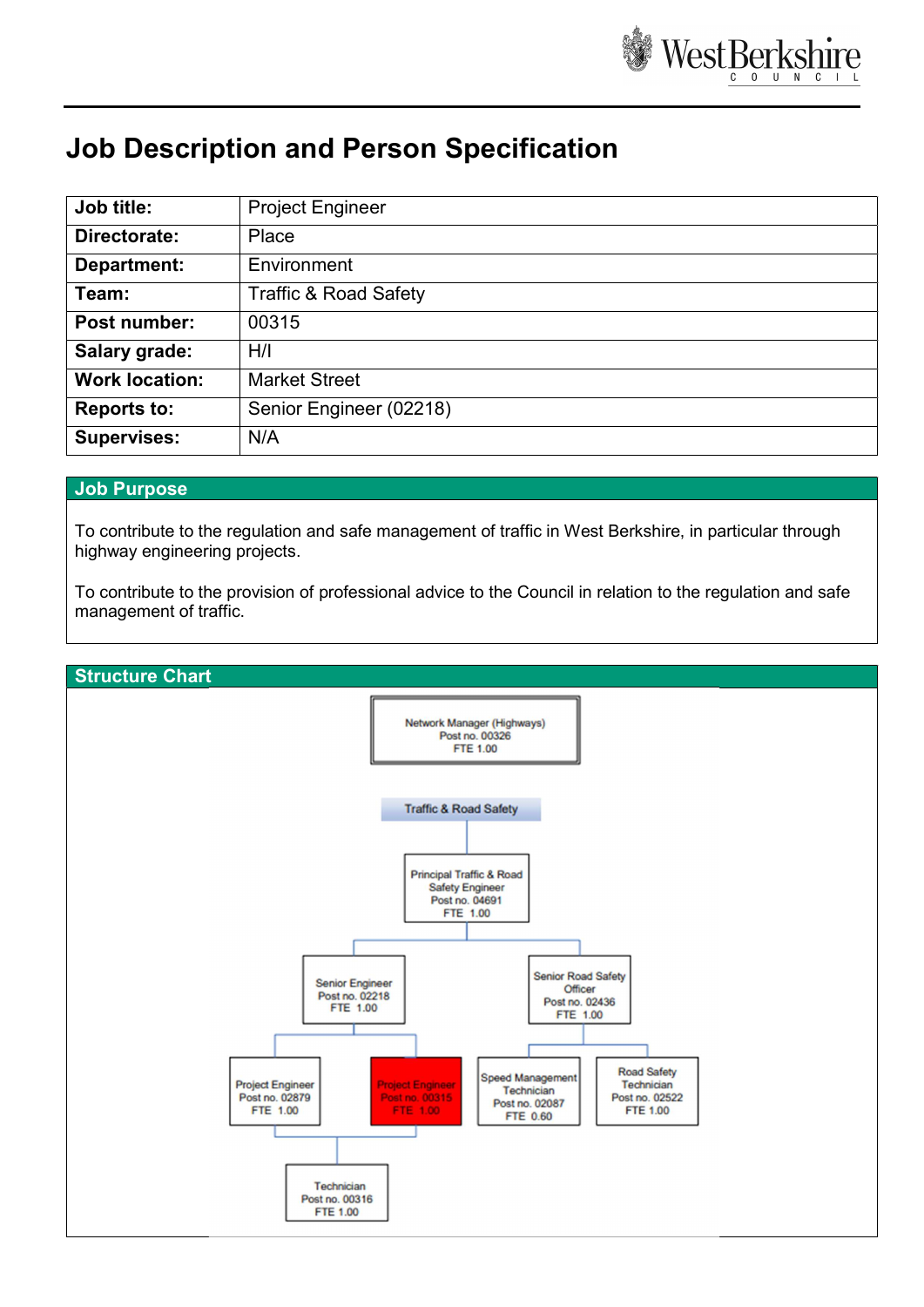

## Main Duties and Responsibilities

As a member of the Traffic and Road Safety team, under the general direction of the Network Manager & Principal/Senior Engineers :

- Provide professional and technical services consistent with the post holder's qualifications and experience in relation to the delivery of Traffic and Road Safety engineering projects. To assist in delivering the Council's Highways Capital Programme.
- Design, manage and supervise the construction of highway works and other associated engineering projects associated with Traffic and Road Safety; with specific emphasis on delivering and managing map based parking schemes.
- To undertake physical site visits and inspections under minimal supervision.
- Direct interaction with residents, parish councils, ward members, contractors and representatives of the emergency services. Occasional attendance at project related meetings outside of core hours when required.
- Compile specifications, bills of quantities and contract documentation for highway works.
- Assist in the review and implementation of systems and standards to secure the delivery of the service.
- Investigate and respond as necessary to the highway implications of planning applications for developers' projects on behalf of the Council.
- Investigate and respond as necessary to Traffic and Road Safety issues raised by stakeholders.
- Investigate records of road traffic collisions using AccsMap or other software with a view to identifying patterns which may require engineering measures to prevent recurrence.
- Manage the parking GIS layer on the Councils interactive mapping system.
- Understanding of current Parking Legislation.
- Ensure that best value in delivery is achieved through effective management of projects delegated to the post holder.
- Ensure that projects for which the post holder is responsible comply fully with Health and Safety legislation, in particular the CDM Regulations.
- Administer civil engineering contracts and financial transactions.
- Ensure that the actions taken by the post holder comply with Council Policy, the Council's Standing Orders and Financial Regulations and the Code of Conduct for Council Officers.
- Actively work to achieve continuous personal & professional development.
- Promote equality as an integral part of the role, treating everyone with fairness and dignity.
- Comply with WBC health and safety policies, procedures and rules, taking reasonable care of self and others.
- Adhere to the standards set out in the WBC competency framework.

## Scope (impact on/control of resources, people, money etc)

The post holder will be responsible for keeping budgetary records for projects up to £250,000.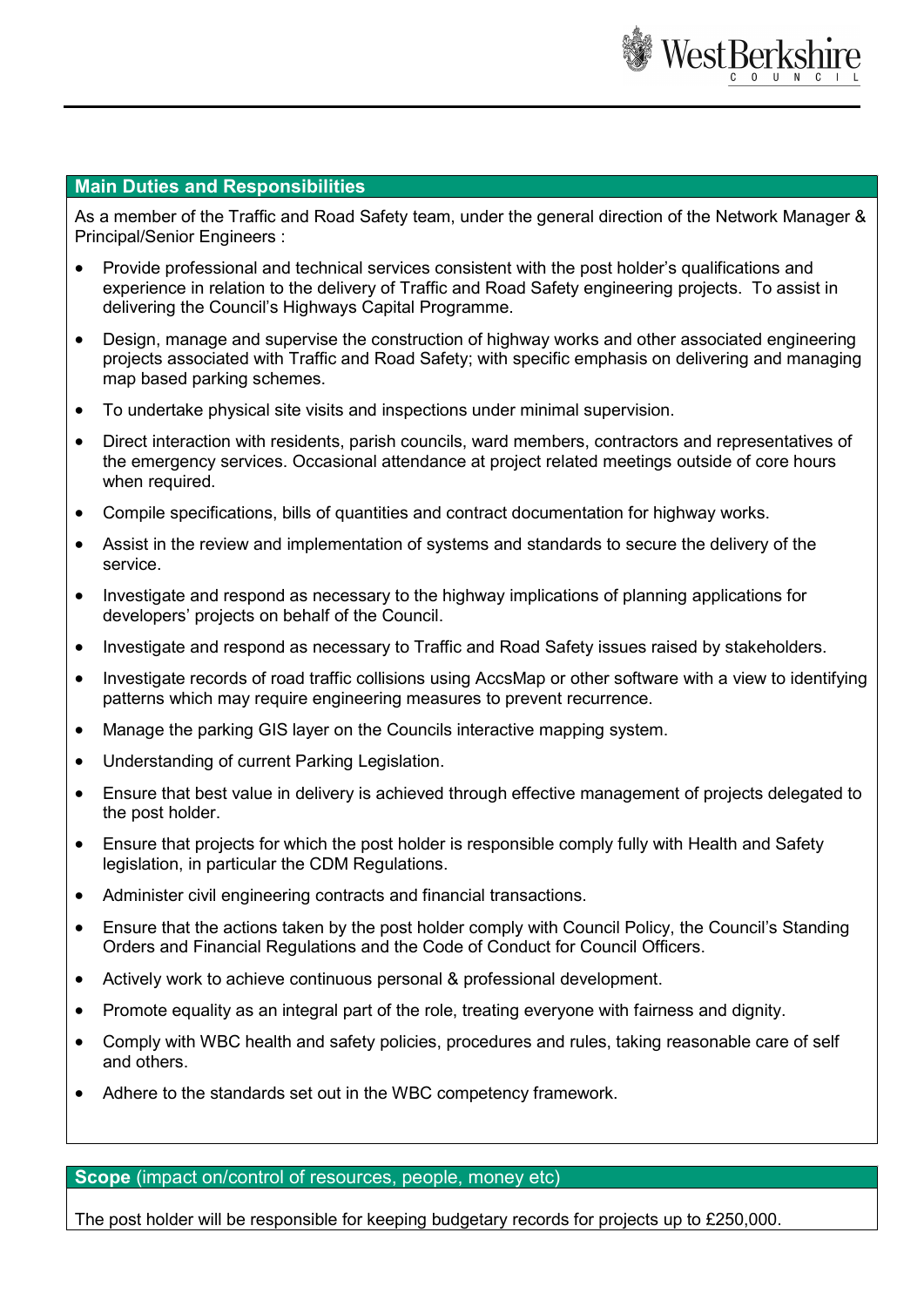

Whilst the post holder does not have formal line management responsibilities, it is expected that they will supervise and assist a Senior Technician/Technician.

| <b>Person Specification</b>                                                                                                                                    |                                       |                         |  |
|----------------------------------------------------------------------------------------------------------------------------------------------------------------|---------------------------------------|-------------------------|--|
| <b>Qualifications</b>                                                                                                                                          | <b>Essential/</b><br><b>Desirable</b> | <b>Criteria</b><br>ref. |  |
| Relevant Degree or HNC plus 3 years (or equivalent) in Civil Engineering<br>experience (Grade H)                                                               | <b>Essential</b>                      | 1                       |  |
| Relevant Degree plus 1 year or HNC plus 5 years (or equivalent) experience<br>in Civil Engineering (Grade I)                                                   |                                       | $\overline{2}$          |  |
| Professional qualification                                                                                                                                     |                                       | 1                       |  |
| Formal Project Management qualification                                                                                                                        |                                       | $\overline{2}$          |  |
|                                                                                                                                                                | (Grade H)                             |                         |  |
|                                                                                                                                                                | <b>Essential</b>                      | 3                       |  |
|                                                                                                                                                                | (Grade I)                             |                         |  |
| <b>Experience</b>                                                                                                                                              |                                       |                         |  |
| Experience of working in service provision and dealing with the public, elected<br>members and other stakeholders.                                             | Essential                             | 1                       |  |
| Experience of Highway design and /or Parking scheme design                                                                                                     | Essential                             | $\overline{2}$          |  |
| Site supervision experience.                                                                                                                                   | Desirable                             | 1                       |  |
| <b>Knowledge and understanding</b>                                                                                                                             |                                       |                         |  |
| Knowledge and Understanding of current Parking Legislation                                                                                                     | Essential                             | 1                       |  |
| Knowledge of the method of measurement for highway works                                                                                                       | <b>Desirable</b>                      | $\mathbf{1}$            |  |
|                                                                                                                                                                | (Grade H)/                            |                         |  |
|                                                                                                                                                                | <b>Essential</b>                      | $\overline{2}$          |  |
| Knowledge of relevant legislation, including the Highways Act 1980 and Road                                                                                    | (Grade I)<br><b>Essential</b>         | 3                       |  |
| Traffic Regulation act 1984 and TSRGD (2016) or latest                                                                                                         |                                       |                         |  |
| Knowledge of the Engineering and Construction Contract                                                                                                         | Desirable                             | $\overline{2}$          |  |
| Working knowledge of the CDM Regulations, in particular the duties of the                                                                                      |                                       | $\overline{3}$          |  |
| Designer                                                                                                                                                       | (Grade H)/                            |                         |  |
|                                                                                                                                                                | <b>Essential</b>                      | 4                       |  |
|                                                                                                                                                                | (Grade I)                             |                         |  |
| Understanding of the Planning process<br>Desirable                                                                                                             |                                       | 4                       |  |
| <b>Skills and abilities</b>                                                                                                                                    |                                       |                         |  |
| Ability to use Outlook, and a web browser to access information                                                                                                | <b>Essential</b>                      | 1                       |  |
| Basic ability to use Microsoft Office (Word, Excel, PowerPoint etc)                                                                                            | Essential                             | $\overline{2}$          |  |
| Understanding and use of GIS                                                                                                                                   | <b>Essential</b>                      | 3                       |  |
| Ability to use AutoCAD and highway design related add-on packages.                                                                                             | Essential                             | 4                       |  |
| Ability to use a financial management software application                                                                                                     | Desirable                             | 1                       |  |
| <b>Work-related personal qualities</b>                                                                                                                         |                                       |                         |  |
| Committed, enthusiastic and adaptable.                                                                                                                         | <b>Essential</b>                      | 1<br>$\overline{2}$     |  |
| Excellent presentational, verbal and written communication skills, with the<br>ability to relate well to colleagues, elected members and project stakeholders. | Essential                             |                         |  |
| Willing to pursue further education and professional qualifications.                                                                                           | Desirable                             | 1                       |  |
| <b>Other work-related requirements</b>                                                                                                                         |                                       |                         |  |
| Full, clean driving licence                                                                                                                                    | <b>Essential</b>                      | 1                       |  |
| This role has been identified as public facing in accordance with Part 7 of the                                                                                | <b>Essential</b>                      | $\overline{2}$          |  |
| Immigration Act 2016, and therefore the ability to fulfill all spoken aspects of                                                                               |                                       |                         |  |
| the role with confidence in English will be required. Conversing at ease with                                                                                  |                                       |                         |  |